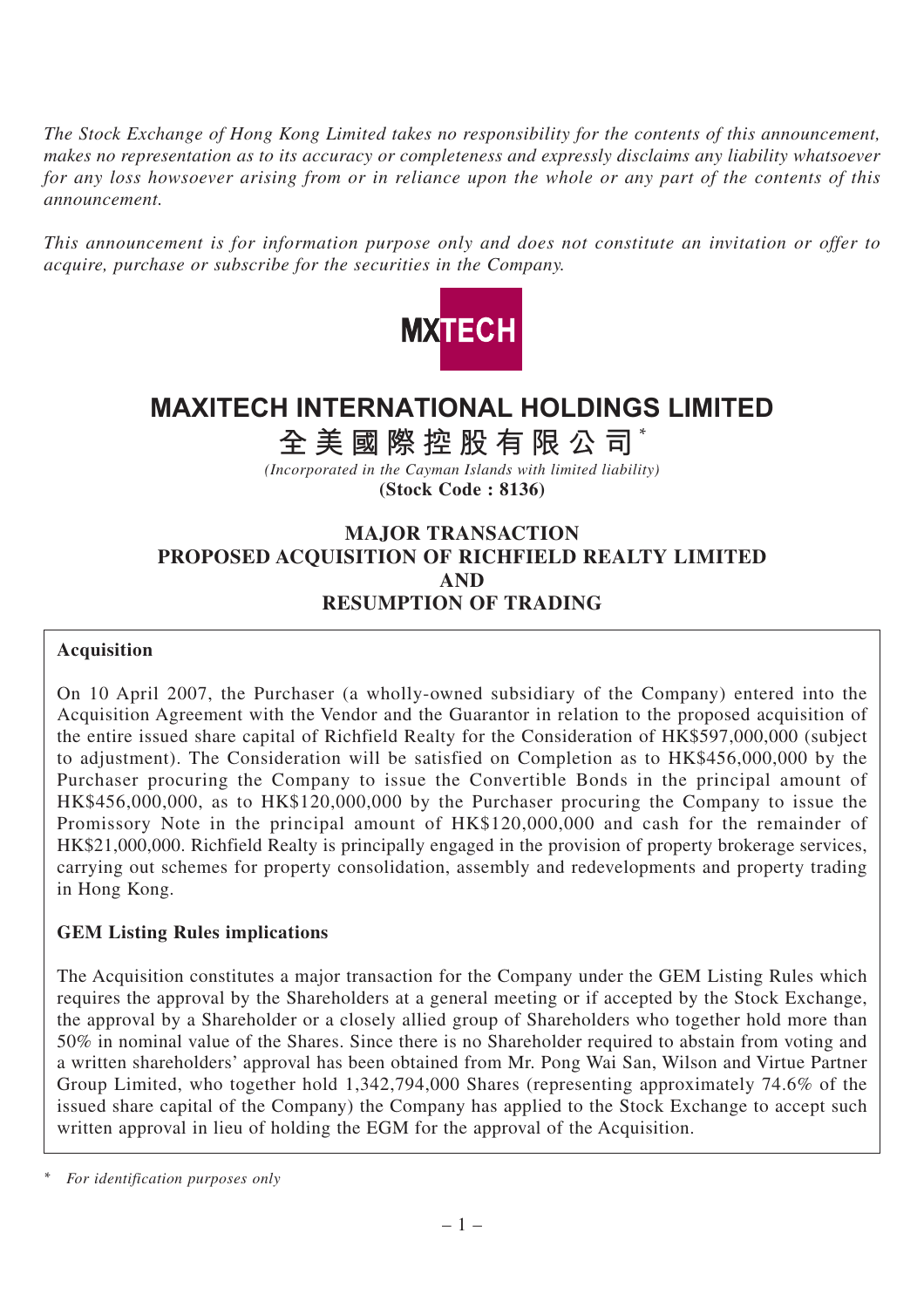## **Suspension and resumption of trading**

Trading in the Shares on the Stock Exchange was suspended at the request of the Company with effect from 9:30 a.m. on Tuesday, 10 April 2007 pending release of this announcement. Application has been made by the Company for resumption of trading in the Shares from 9:30 a.m. on Thursday, 19 April 2007.

# **ACQUISITION AGREEMENT DATED 10 APRIL 2007**

## **Parties**

| Vendor:    | Richfield (Holdings) Limited, a company incorporated in Marshall<br>Islands. The Vendor is beneficially wholly-owned by Mr. Au.                                                                                                                                                                                                                                                                                    |
|------------|--------------------------------------------------------------------------------------------------------------------------------------------------------------------------------------------------------------------------------------------------------------------------------------------------------------------------------------------------------------------------------------------------------------------|
|            | Save for being a party to the Acquisition Agreement and the ancillary<br>agreements (as described below), to the best of the Directors' knowledge,<br>information and belief after having made all reasonable enquiries, the<br>Vendor and Mr. Au (being the ultimate beneficial owner of the Vendor)<br>as at the date of the Acquisition Agreement were independent of the<br>Company and its connected persons. |
| Purchaser: | Vastwood Ltd., wholly-owned subsidiary of the Company.                                                                                                                                                                                                                                                                                                                                                             |
| Guarantor: | Mr. Au. Pursuant to the Acquisition Agreement, Mr. Au will guarantee<br>in favour of the Purchaser the due performance of the obligations of the<br>Vendor under the Acquisition Agreement.                                                                                                                                                                                                                        |

## **Asset to be acquired**

The Sale Share, being one share of HK\$1.00 in the issued share capital of Richfield Realty and representing the entire issued share capital of Richfield Realty.

## **Consideration and payment terms**

The Consideration of HK\$597,000,000 for the Acquisition shall be satisfied:

- (i) as to HK\$456,000,000 by the Purchaser procuring the Company to issue the Convertible Bonds in the principal amount of HK\$456,000,000 to the Vendor (or its nominee(s)) on Completion;
- (ii) as to HK\$120,000,000 by the Purchaser procuring the Company to issue the Promissory Note in the principal amount of HK\$120,000,000 to the Vendor on Completion; and
- (iii) as to the balance of HK\$21,000,000 to be paid by the Purchaser in cash to the Vendor on Completion.

The Consideration was determined after arm's length negotiations among the parties to the Acquisition Agreement taking into account the Base Profit. The Consideration represents a price earnings multiple of 3.98 times the Base Profit. The Base Profit has been determined taking into consideration the potential profitability of the projects on hand engaged by Richfield Realty, the progress of the projects for the next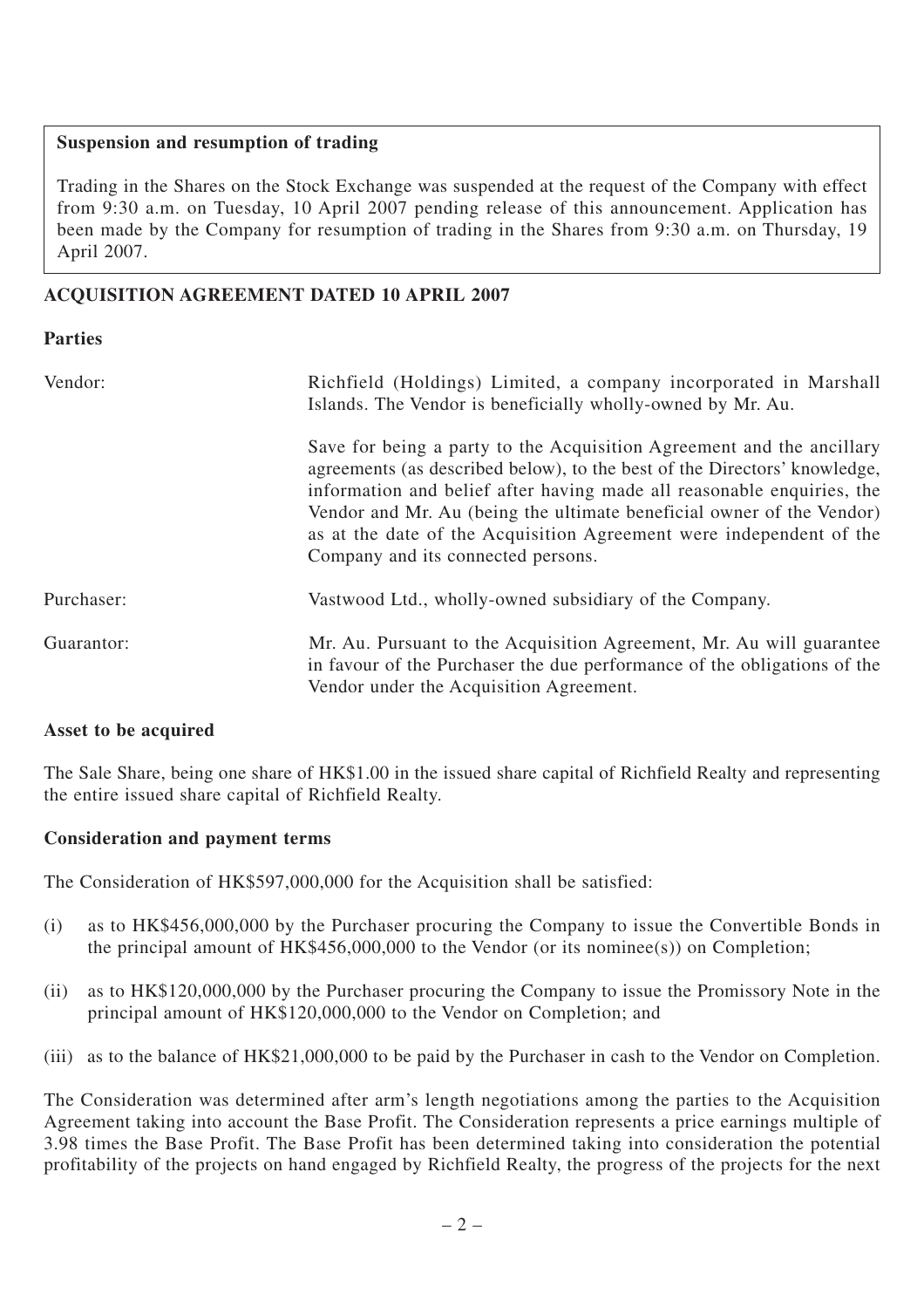12 months, the probability of success of the projects, the anticipated selling price of the properties successfully consolidated and the business expansion in terms of the number of projects in progress and the number of staff employed. Whilst the amount of the Actual Profit may not be ascertained at the current stage, which may turn out to be at loss, the Directors are confident that the Base Profit will be achieved, taking into account the urban redevelopment projects undertaken by the Richfield Group.

The Board considers that the Consideration is fair and reasonable and represents a significant discount to the valuation of a company listed on the Stock Exchange engaged in property development, property investment and real estate agency and brokerage services, which business the Shareholders and investors should note is similar to, but not the same as, that of Richfield Realty.

## **Adjustment mechanism for the Consideration**

#### *As regards net profit:*

If the Actual Profit is less than the Base Profit, then the Vendor shall set off against the face value of the Promissory Note for the time being outstanding in an amount calculated as follows:

 $A = (Base Profit - Actual Profit) \times 3.98$ 

where A is the face value of the Promissory Note for the time being outstanding to be set off (the "**PN Set Off Amount**"). Should Richfield Realty record a negative Actual Profit (i.e. a loss), the Actual Profit shall be treated as zero and A shall be equal to the Base Profit times 3.98.

If the PN Set Off Amount exceeds the face value of the Promissory Note for the time being outstanding, the Vendor will set off the exceeding amount (the "**Convertible Bond Set Off Amount**") against the face value of the Convertible Bonds for the time being outstanding provided that the aggregate of the PN Set Off Amount and the Convertible Bond Set Off Amount shall not exceed HK\$597,000,000, being the Consideration.

If the PN Set Off Amount and the Convertible Bond Set Off Amount together exceed the aggregate of the face value of the Promissory Note and the Convertible Bonds for the time being outstanding, the Vendor shall pay to the Purchaser in cash an amount equal to the difference between (i) the aggregate of the PN Set Off Amount and the Convertible Bond Set Off Amount; and (ii) the aggregate of the face value of the Promissory Note and the Convertible Bonds for the time being outstanding, provided that the total amount to be set off and payable by the Vendor shall not exceed HK\$597,000,000, being the Consideration.

#### *As regards net tangible assets:*

If the actual audited net tangible asset value of Richfield Realty as at the Completion Date (the "**Actual NTAV**") is less than HK\$3,000,000 (the "**Base NTAV**"), then the Vendor shall pay to the Purchaser an amount calculated as follows:

 $\mathbf{B}$  = (Base NTAV – Actual NTAV)

where B is the amount to be payable by the Vendor to the Purchaser under this mechanism. Should Richfield Realty record a net liability position as at the Completion Date, B shall be equal to the aggregate of HK\$3,000,000 and the amount of the net liability of Richfield Realty (expressed in absolute value). The amount of the Base NTAV represents a significant discount to the net assets of Richfield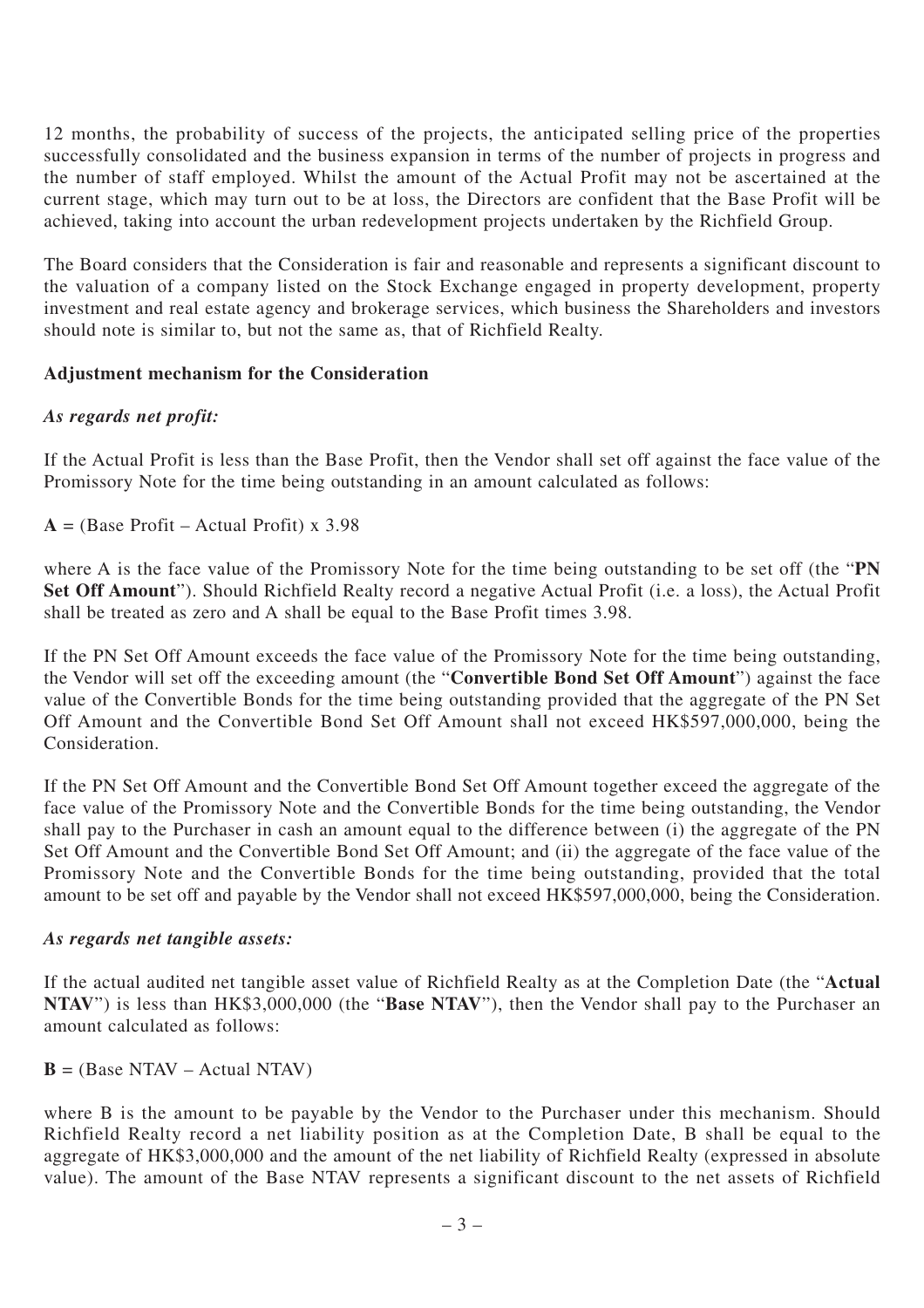Realty as the amount of the Base NTAV has been quantified taking into account the potential amount of the pre-acquisition dividend (as detailed below).

Pursuant to the Acquisition Agreement, the audited financial statements of Richfield Realty made up to the Completion Date (the "**Audited Completion Accounts**") and the financial statements of the Richfield Group for the 12-month period commencing from the Completion Date shall be audited by the auditors for the then time being of the Company.

## **Conditions precedent**

Completion is conditional upon:

- (i) the Purchaser being satisfied with the results of the due diligence review to be conducted on the assets, liabilities, operations and affairs of Richfield Realty;
- (ii) all approvals, consents, authorisations and licenses (so far as necessary) required to be obtained on the part of the Vendor, the Purchaser or the Guarantor in relation to the transactions contemplated under the Acquisition Agreement having been obtained;
- (iii) the warranties regarding assets, liabilities (including contingent liabilities), taxation, legal and accounting compliance matters and the operations of Richfield Realty contained in the Acquisition Agreement remaining true and accurate in all respects;
- (iv) the passing by the Shareholders at a general meeting of the Company to be convened and held of an ordinary resolution to approve the Acquisition Agreement and the transactions contemplated thereunder, including but not limited to (a) the issue of the Convertible Bonds to the Vendor; and (b) the issue of the Promissory Note to the Vendor, or (if acceptable to the Stock Exchange) in lieu of holding such general meeting, a written Shareholders' approval from a Shareholder or a closely allied group of Shareholders who together hold more than 50% in nominal value of the Shares in a manner as required under the GEM Listing Rules; and
- (v) the GEM Listing Committee of the Stock Exchange granting listing of and permission to deal in the Conversion Shares.

The Purchaser may at any time by notice in writing to the Vendor waive any of the conditions (i) and (iii) above. If any of the conditions is not satisfied (or, as the case may be, waived by the Purchaser) on or before 30 June 2007 or such later date as the Vendor and the Purchaser may agree, the Acquisition Agreement shall cease and determine (save and except for clauses relating to confidentiality, notices, costs and governing laws which shall continue to have full force and effect) and neither party thereto shall have any obligations and liabilities thereunder save for any antecedent breaches of the terms thereof.

## **Completion**

Subject to fulfilment or waiver (as the case may be) of the above waivable conditions precedent, Completion shall take place on the Completion Date.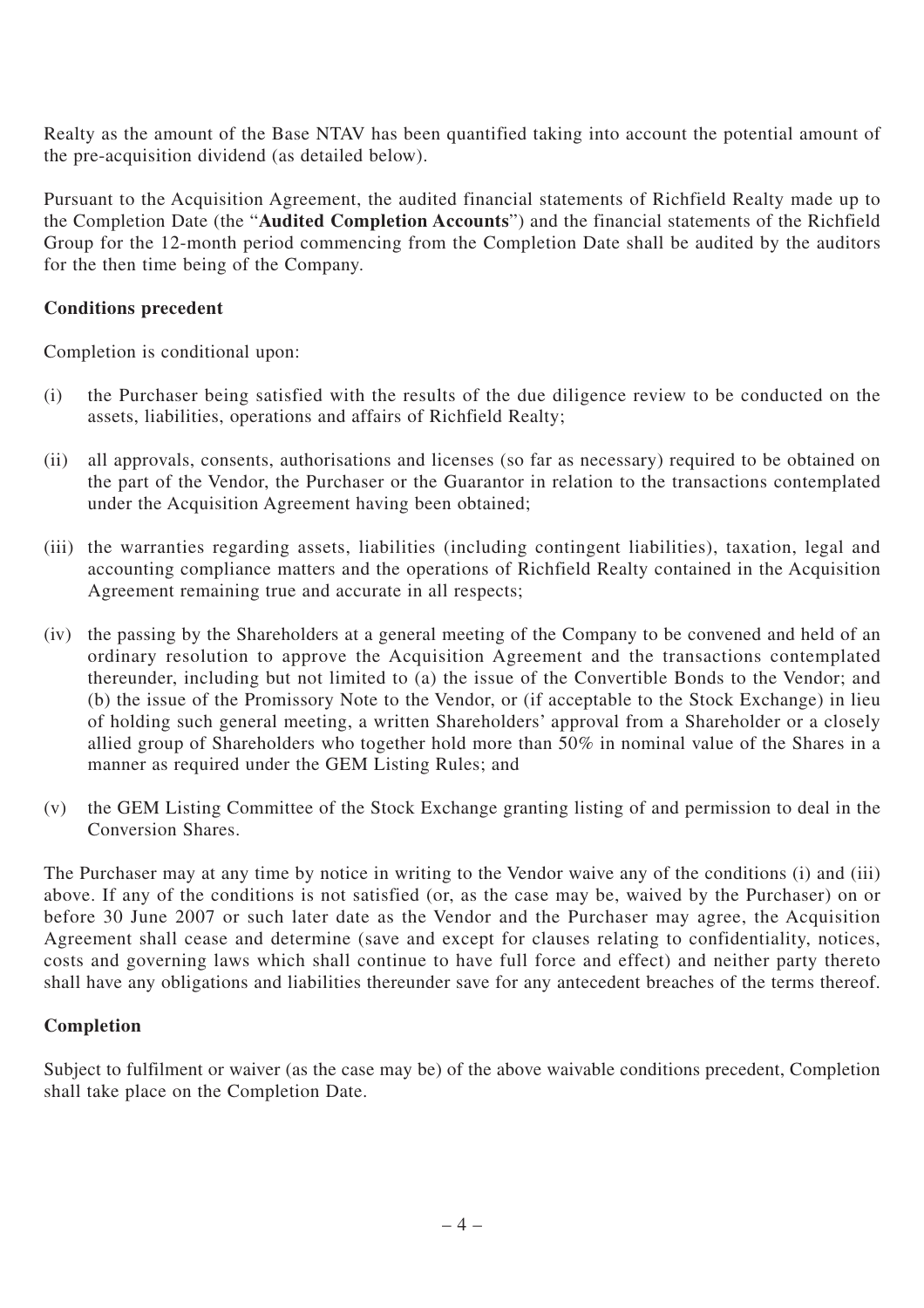## **Pre-acquisition dividend**

The Vendor and the Purchaser have agreed that they shall jointly procure that all net profits available for distribution by Richfield Realty as shown in the Audited Completion Accounts shall be distributed by way of distribution as dividend to the shareholder of Richfield Realty (being the Vendor), and that such dividend shall firstly be applied to set off against the current account of such shareholder as at the Completion Date and the balance of such dividend shall be paid to the Vendor within one year after the delivery of the Audited Completion Accounts. The Directors consider that the arrangement to pay the pre-acquisition dividend is fair and reasonable as such dividend shall eliminate any outstanding balance between Richfield Realty and the Vendor and such dividend relates to earnings achieved by Richfield Realty for the period before Completion. The Directors consider that the adjustment mechanism for the Consideration (as detailed above) will ensure that the Group's interest in Richfield Realty's future earnings will not be adversely affected by the payment of the pre-acquisition dividend.

## **ANCILLARY AGREEMENTS**

## **Tax Indemnity**

On Completion, the Vendor and Mr. Au shall execute the Tax Indemnity in favour of the Purchaser and Richfield Realty. Pursuant to the Tax Indemnity, the Vendor and Mr. Au will indemnify and guarantee in favour of the Purchaser and Richfield Realty and at all times keep them and each of them indemnified and guaranteed against any depletion in or reduction in value of their respective assets as a consequence of, and in respect of any amount which the Purchaser and Richfield Realty may become liable to pay, (i) certain items of estate duty; and (ii) taxation falling on Richfield Realty resulting from or by reference to any income, profits or gains earned, accrued or received on or before the Completion Date or any event or transaction on or before the Completion Date whether alone or in conjunction with any circumstances whenever occurring. The pre-acquisition dividend will not be covered by the Tax Indemnity.

## **Service Agreement**

In recognition of the expertise and knowledge of Mr. Au as the founder and chief executive of Richfield Realty in the areas of property consolidation, assembly and redevelopments, Richfield Realty will enter into the Service Agreement with Mr. Au whereby Mr. Au will provide service as director of Richfield Realty for an initial fixed period of one year which will automatically be renewed for successive terms of one year each with right of termination by serving not less than three months' notice. Mr. Au shall be responsible for the overall strategic management of Richfield Realty, human resources management, maintaining close supervision of the pricing of the property consolidation projects and maintaining close connections with major property developer clients of Richfield Realty.

Mr. Au shall be entitled to a nominal salary of HK\$1.00 per month and a management bonus in respect of each financial year of Richfield Realty in an amount to be determined by the board of Richfield Realty in its absolute discretion, and confirmed and approved by the shareholders of Richfield Realty, provided that the total amount of bonuses payable to Mr. Au shall not exceed 10% of the combined or, as the case may be, consolidated audited net profit of the Richfield Group (after taxation and minority interests but before extraordinary items and payment of such bonuses and the taxation attributable to such extraordinary items and bonuses) for that financial year. Since Mr. Au (being the ultimate beneficial owner of Richfield Realty prior to Completion) has not been receiving bonuses from the Richfield Group, given the expertise and knowledge of Mr. Au for the development of Richfield Realty and the nominal basic remuneration, the Directors consider that the bonus of 10% which was negotiated on an arm's length basis represents an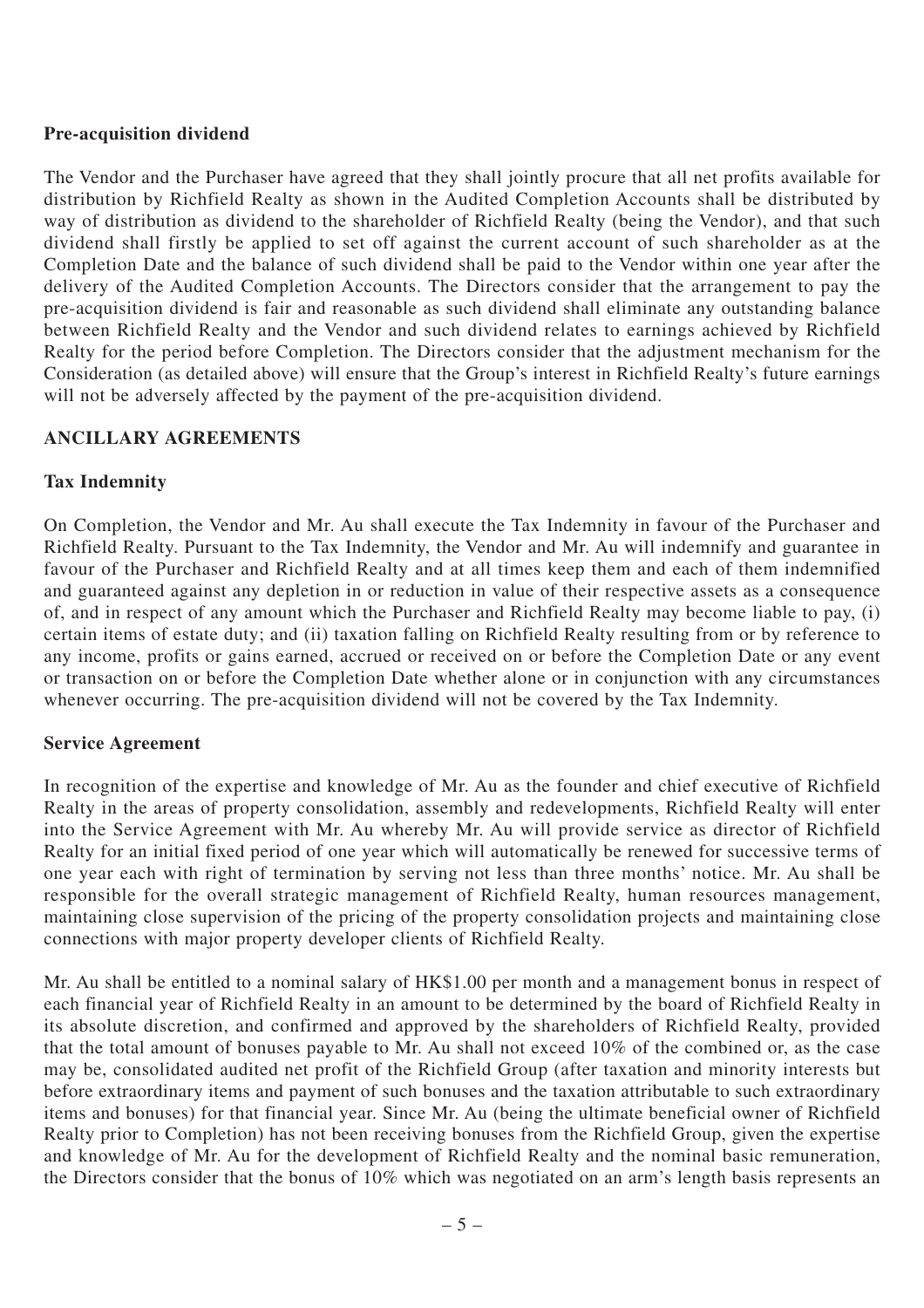appropriate remuneration to give incentive to Mr. Au to contribute towards the continuous performance and business development of Richfield Realty.

Mr. Au shall not be engaged, concerned or interested directly or indirectly in any other business, trade or occupation other than that of Richfield Realty without the consent of Richfield Realty.

# **CONVERTIBLE BONDS**

To satisfy part of the Consideration, the Company will issue to the Vendor (or its nominee(s)) the Convertible Bonds in the principal amount of HK\$456,000,000. The Company shall enter into an instrument by way of deed poll constituting the Convertible Bonds. The following is a summary of the principal terms of the Convertible Bonds:

| Issuer:                          | The Company                                                                                                                                                                                                                                                                                                                                                                                            |
|----------------------------------|--------------------------------------------------------------------------------------------------------------------------------------------------------------------------------------------------------------------------------------------------------------------------------------------------------------------------------------------------------------------------------------------------------|
| $Subscripter(s)$ :               | The Vendor or its nominee(s)                                                                                                                                                                                                                                                                                                                                                                           |
| Aggregate principal amount:      | HK\$456,000,000                                                                                                                                                                                                                                                                                                                                                                                        |
| <b>Initial Conversion Price:</b> | HK\$0.60 per Conversion Share, subject to usual anti-dilution adjustments<br>in certain events such as share consolidation, share subdivision,<br>capitalisation issue, capital distribution, rights issue and other equity or<br>equity derivatives issues. Such adjustments will be certified by an<br>independent approved merchant bank or the auditors of the Company<br>for the then time being. |
|                                  | The Initial Conversion Price of HK\$0.60 per Conversion Share represents:                                                                                                                                                                                                                                                                                                                              |
|                                  | a premium of approximately $11.1\%$ over the closing price of<br>$\bullet$<br>HK\$0.54 per Share as quoted on the Stock Exchange on 4 April<br>2007, being the last trading day immediately before trading in the<br>Shares was suspended pending release of this announcement (the<br>"Last Trading Day"); and                                                                                        |
|                                  | a premium of approximately 17.8% over the average of the closing<br>prices of HK\$0.5095 per Share for the last 10 trading days up to<br>and including the Last Trading Day.                                                                                                                                                                                                                           |
|                                  | The Initial Conversion Price was determined after arm's length<br>negotiations among the Purchaser, the Vendor and the Company with<br>reference to the prevailing market price of the Shares.                                                                                                                                                                                                         |
| Interest rate:                   | 1% per annum                                                                                                                                                                                                                                                                                                                                                                                           |
| Maturity:                        | The fifth anniversary from the date of issue of the Convertible Bonds.                                                                                                                                                                                                                                                                                                                                 |
| Redemption:                      | Unless previously converted or lapsed or redeemed by the Company, the<br>Company will redeem the Convertible Bonds on the Maturity Date. The<br>Company may at any time before the Maturity Date by serving at least                                                                                                                                                                                   |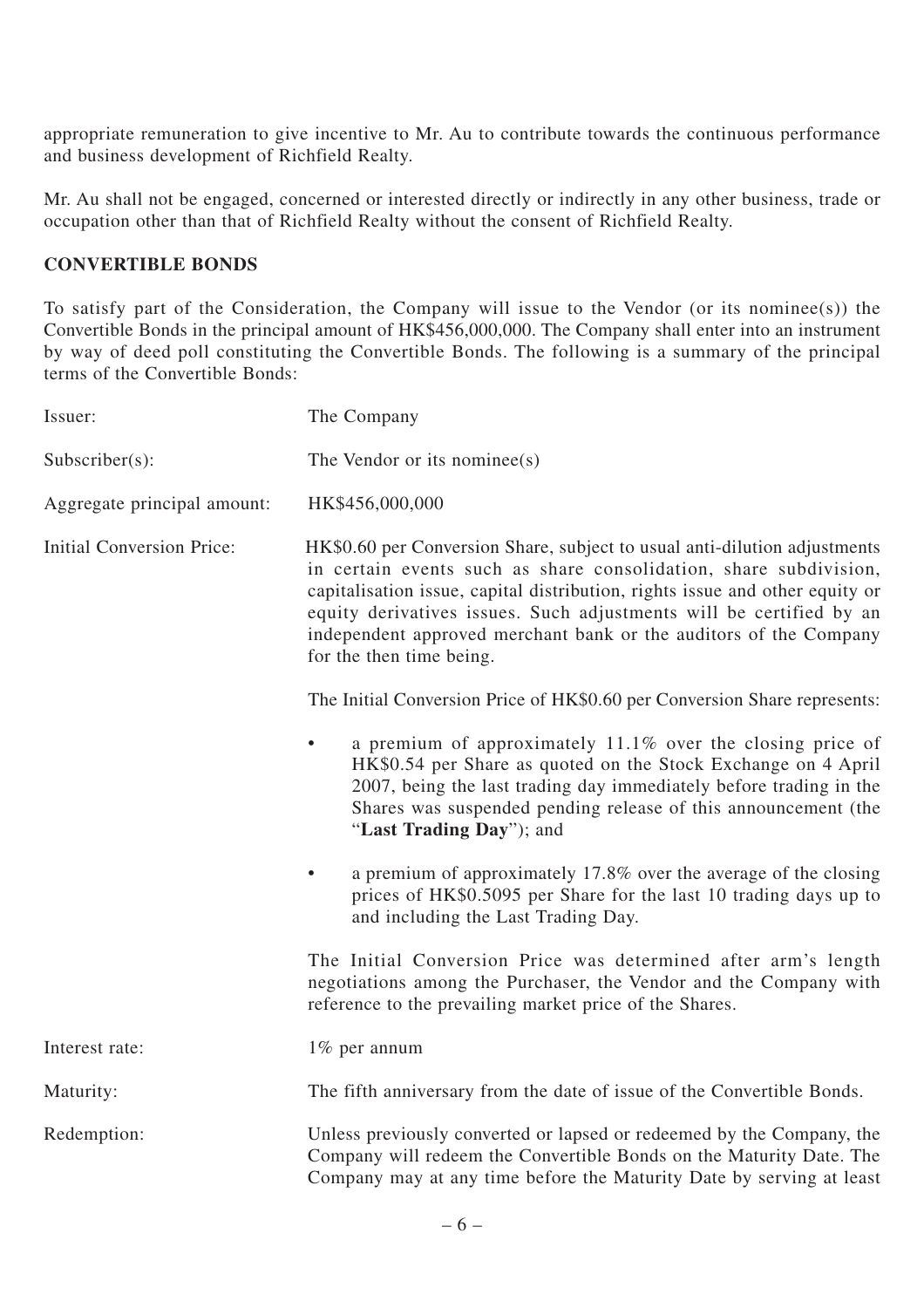|                           | seven $(7)$ days' prior written notice on the Bondholder $(s)$ with the total<br>amount proposed to be redeemed from the Bondholder(s) specified<br>therein, redeem the Convertible Bonds (in whole or in part) at par.                                                                                                                                                                                                                                                                                                                                                                                                                                                                                                                                    |
|---------------------------|------------------------------------------------------------------------------------------------------------------------------------------------------------------------------------------------------------------------------------------------------------------------------------------------------------------------------------------------------------------------------------------------------------------------------------------------------------------------------------------------------------------------------------------------------------------------------------------------------------------------------------------------------------------------------------------------------------------------------------------------------------|
| Transferability:          | The Bondholder(s) may only assign or transfer the Convertible Bonds to<br>the transferee subject to the consent of the Company and provided that<br>the Bondholder(s) has (have) discharged in full of its (their) obligations<br>under the adjustment mechanism relating to the Consideration (as detailed<br>above).                                                                                                                                                                                                                                                                                                                                                                                                                                     |
| Conversion period:        | Provided that (i) any conversion of the Convertible Bonds does not<br>trigger a mandatory offer obligation under Rule 26 of the Hong Kong<br>Code on Takeovers and Mergers on the part of the Bondholder(s) which<br>exercised the conversion right, and (ii) the public float of the Shares<br>shall not be less than $25\%$ (or any given percentage as required by the<br>GEM Listing Rules) of the issued shares of the Company at any one<br>time in compliance with the GEM Listing Rules, the Bondholder(s)<br>shall have the right to convert, up to and including the Maturity Date,<br>the whole or any part (in an amount or integral multiple of<br>HK\$5,000,000) of the principal amount of the Convertible Bonds into<br>Conversion Shares. |
| <b>Conversion Shares:</b> | Upon full conversion of the Convertible Bonds at the Initial Conversion<br>Price, an aggregate of 760,000,000 Conversion Shares will be issued by<br>the Company (representing approximately 42.2% of the existing issued<br>share capital of the Company and approximately 29.7% of the issued<br>share capital of the Company as enlarged by the issue of the Conversion<br>Shares).                                                                                                                                                                                                                                                                                                                                                                     |
| Voting:                   | A Bondholder will not be entitled to receive notice of, attend or vote, at<br>any general meeting of the Company by reason only of it being a<br>Bondholder.                                                                                                                                                                                                                                                                                                                                                                                                                                                                                                                                                                                               |
| Listing:                  | No application will be made for the listing of the Convertible Bonds on<br>the Stock Exchange or any other stock exchange.                                                                                                                                                                                                                                                                                                                                                                                                                                                                                                                                                                                                                                 |
| Ranking:                  | The Convertible Bonds will rank pari passu with all other present and<br>future unsecured and un-subordinated obligations of the Company.                                                                                                                                                                                                                                                                                                                                                                                                                                                                                                                                                                                                                  |

The Conversion Shares to be issued as a result of the exercise of the conversion rights attached to the Convertible Bonds will rank *pari passu* in all respects with all other Shares in issue at the date on which the conversion rights attached to the Convertible Bonds are exercised. An application will be made by the Company for the listing of and permission to deal in the Conversion Shares to be issued as a result of the exercise of the conversion rights attached to the Convertible Bonds.

The Company shall inform the Stock Exchange in the event that there is any dealing in the Convertible Bonds by any connected person of the Company.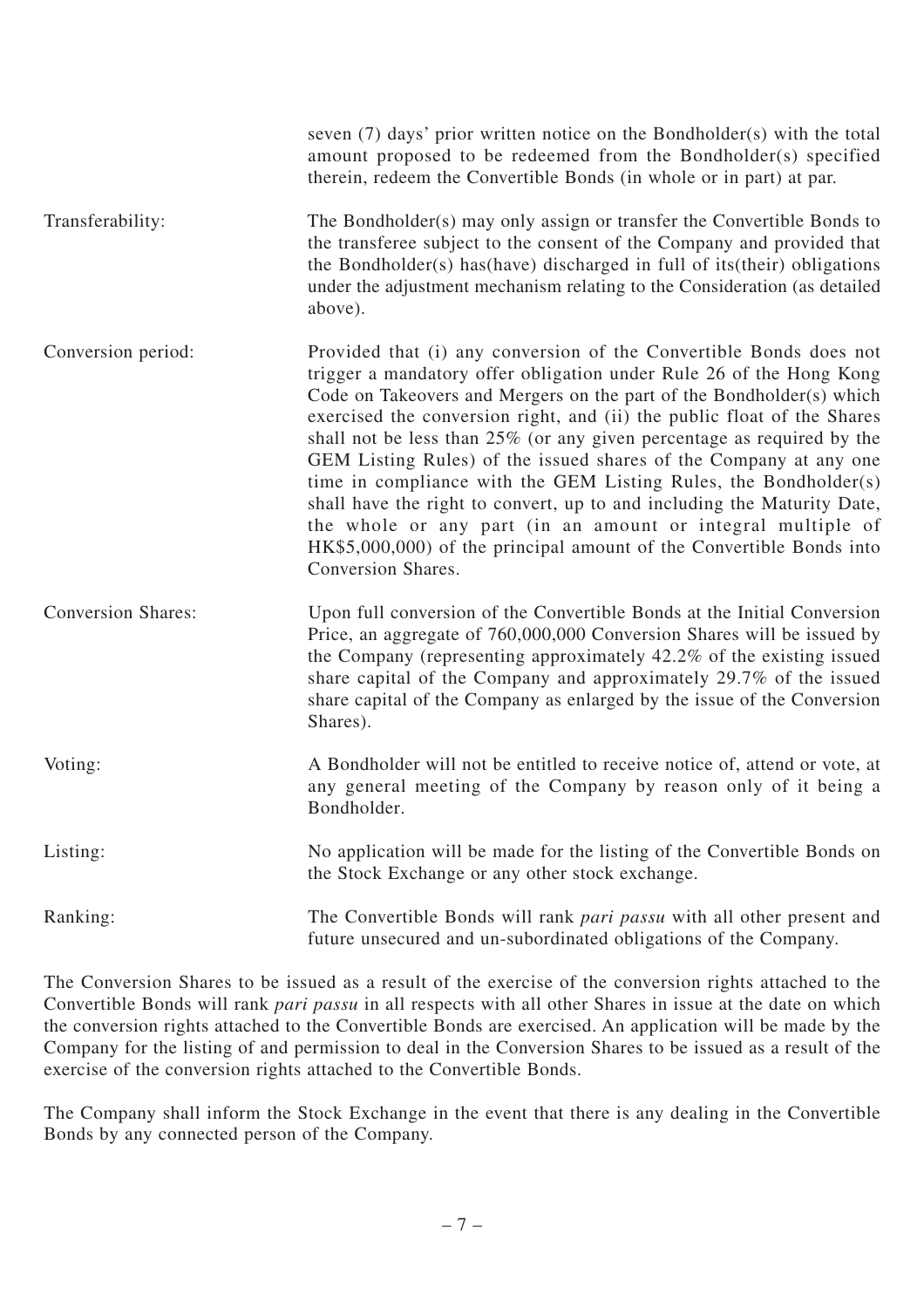## **PROMISSORY NOTE**

The Promissory Note in the amount of HK\$120,000,000 is repayable in one lump sum on maturity of five years. The Promissory Note bears interest at 1% per annum and is payable in one lump sum amount at maturity of five years. In the event the Company defaults on repayment, the amount outstanding shall bear interest at the rate of 7% per annum. The Company has the right to redeem the Promissory Note prior to its maturity. The Promissory Note may, with prior consent of the Company, be freely transferable and assignable by the Vendor to any party other than a connected person of the Company provided that the Vendor has discharged in full its obligations under the adjustment mechanism relating to the Consideration (as detailed above).

# **SUMMARY OF EQUITY FUND RAISING ACTIVITIES IN THE PAST 12 MONTHS OF THE COMPANY**

On 12 January 2007, the Company entered into a subscription agreement with Virtue Partner Group Limited to raise approximately HK\$10.4 million, by issuing 1,036,794,000 Shares at the price of HK\$0.01 per Share. The proceeds of the issue were intended to be used as general working capital of the Group and for the future investments of the Company. It is expected that such proceeds will be used to satisfy partially the cash portion of the Consideration.

In May 2006, the Company implemented an open offer on the basis of one new Share for every two Shares then held raising an aggregate of approximately HK\$15.0 million by issuing 249,302,000 Shares at HK\$0.06 per Share. The net proceeds of the issue of HK\$13.5 million were intended to be used as to approximately HK\$12.5 million for investments in suitable opportunities and as to approximately HK\$1.0 million as general working capital of the Group. The proceeds were used as to approximately HK\$5.7 million for acquisition of computer business and as to approximately HK\$2.8 million for general working capital of the Group. The remaining balance will be used to satisfy partially the cash portion of the Consideration.

# **INFORMATION ON RICHFIELD REALTY**

Founded by Mr. Au, Richfield Realty is principally engaged in the provision of property brokerage services, carrying out schemes for property consolidation, assembly and redevelopments and property trading in Hong Kong. It has established a profitable business by implementing consolidation schemes for old and run down buildings in urban districts for reconstruction, which not only improves the outlook of some old districts in Hong Kong, but also provides a cosy, safe and healthy living condition for all inhabitants in those districts.

Richfield Realty is currently engaged in consolidation schemes for a number of development projects. Richfield Realty has an aggregate of 21 registered real estate agents and over 20 registered external consultants who are engaged to carry out negotiations for the consolidation of aged buildings.

Richfield Realty collaborates with major property developers in the implementation of consolidation schemes. Richfield Realty approaches individual property owners to implement a consolidation scheme and, upon successful consolidation of a whole block of a building, negotiates with property developers who would acquire such block. Richfield Realty earns fees on providing such facilitation services. On average, a successful consolidation scheme takes three to eight months to implement.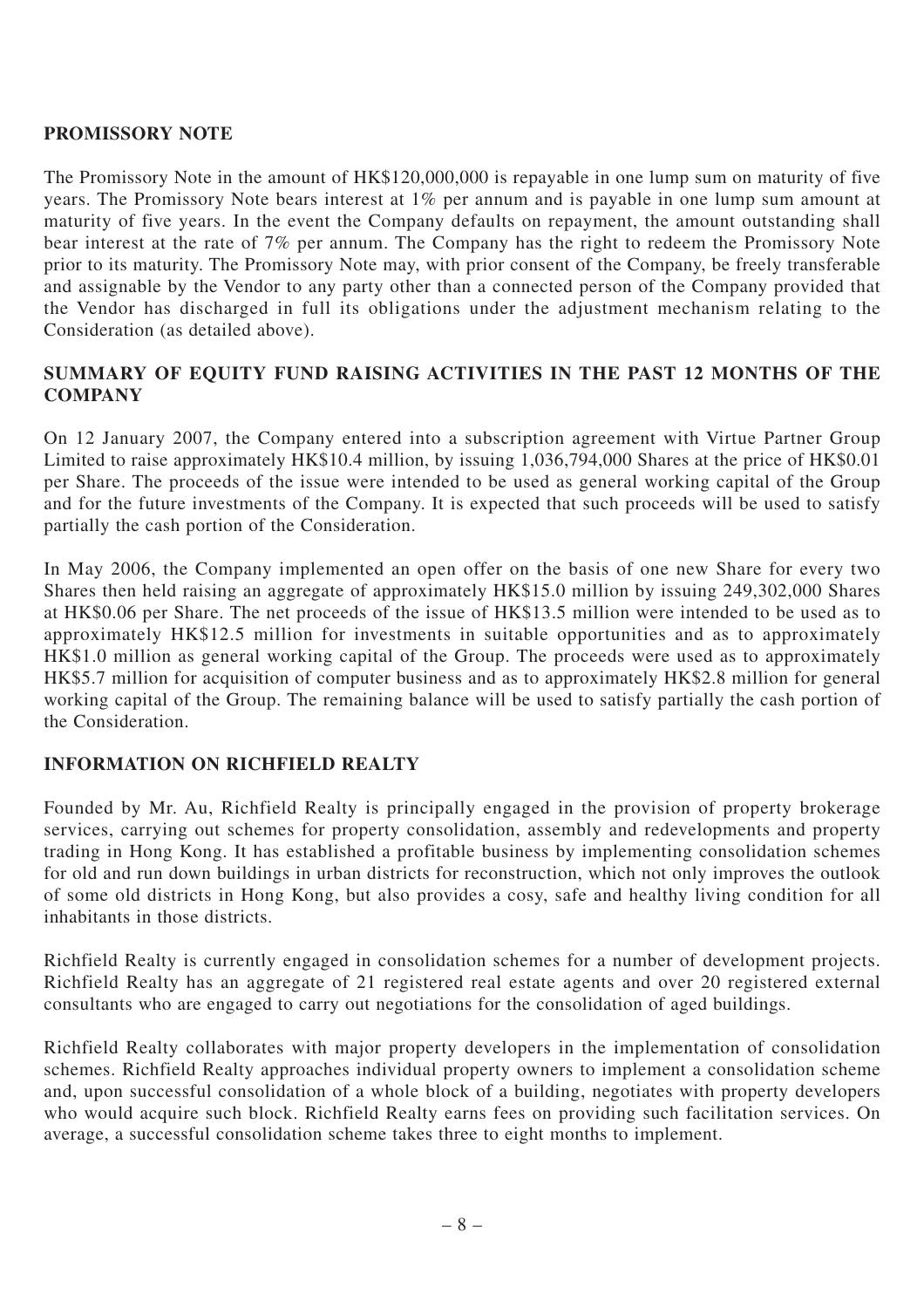The key management team of Richfield Realty comprises Mr. Au and two other persons. The management team (including Mr. Au) has over 15 years of property consolidation experience from other companies in the industry and its key strengths are the ability to professionally price the purchase and sale of the relevant properties, and the familiarity with the location of sites and buildings and the market demand for properties in different urban areas.

Prior to the entering into of the Acquisition Agreement, Mr. Pong Wai San, Wilson (the chairman of the Company and the executive Director) and Mr. Au did not have any business relationship.

Set out below is the unaudited financial information of Richfield Realty since 25 May 2006 (being the date of incorporation) to 28 February 2007 (the "**Period**") prepared in accordance with HK GAAP:

|                        | For the period from 25 May 2006 |
|------------------------|---------------------------------|
|                        | to 28 February 2007             |
|                        | <b>HK\$'000</b>                 |
| Turnover               | 33,154                          |
| Profit before taxation | 29,300                          |
| Profit after taxation  | 24,172                          |
|                        | As at                           |
|                        | 28 February 2007                |
|                        | <b>HK\$'000</b>                 |
| Total assets           | 29,396                          |
| Net assets             | 24,172                          |

During the Period, there had been no management bonus paid to Mr. Au and the other two key management members. Upon Completion, Richfield Realty will become a wholly-owned subsidiary of the Company and the financial statements of Richfield Realty will be consolidated into the Group's financial statements.

## **REASONS FOR THE ACQUISITION**

The Company is principally engaged in the retail and wholesale of bags and accessories and trading of used computers.

The Directors have observed that the consolidation, assembly and redevelopment of properties and development sites in urban districts of Hong Kong has ample market potential and consider that the Acquisition offers the Group a good business opportunity in view of the growing trend of the property market and the shortage of supply of land in urban areas in Hong Kong. The Directors further consider that the Acquisition would provide a steady income stream to the Group and make a positive contribution to the profitability of the Group.

The Acquisition represents an attractive opportunity for the Group to diversify into the properties market in Hong Kong and to have an interest in a well-experienced and quality management team specialising in the areas of property consolidation, assembly and redevelopments. In considering the Acquisition, the Board has taken into account the prospering property market in Hong Kong and the market demand for consultancy services in relation to property consolidation, assembly and redevelopments.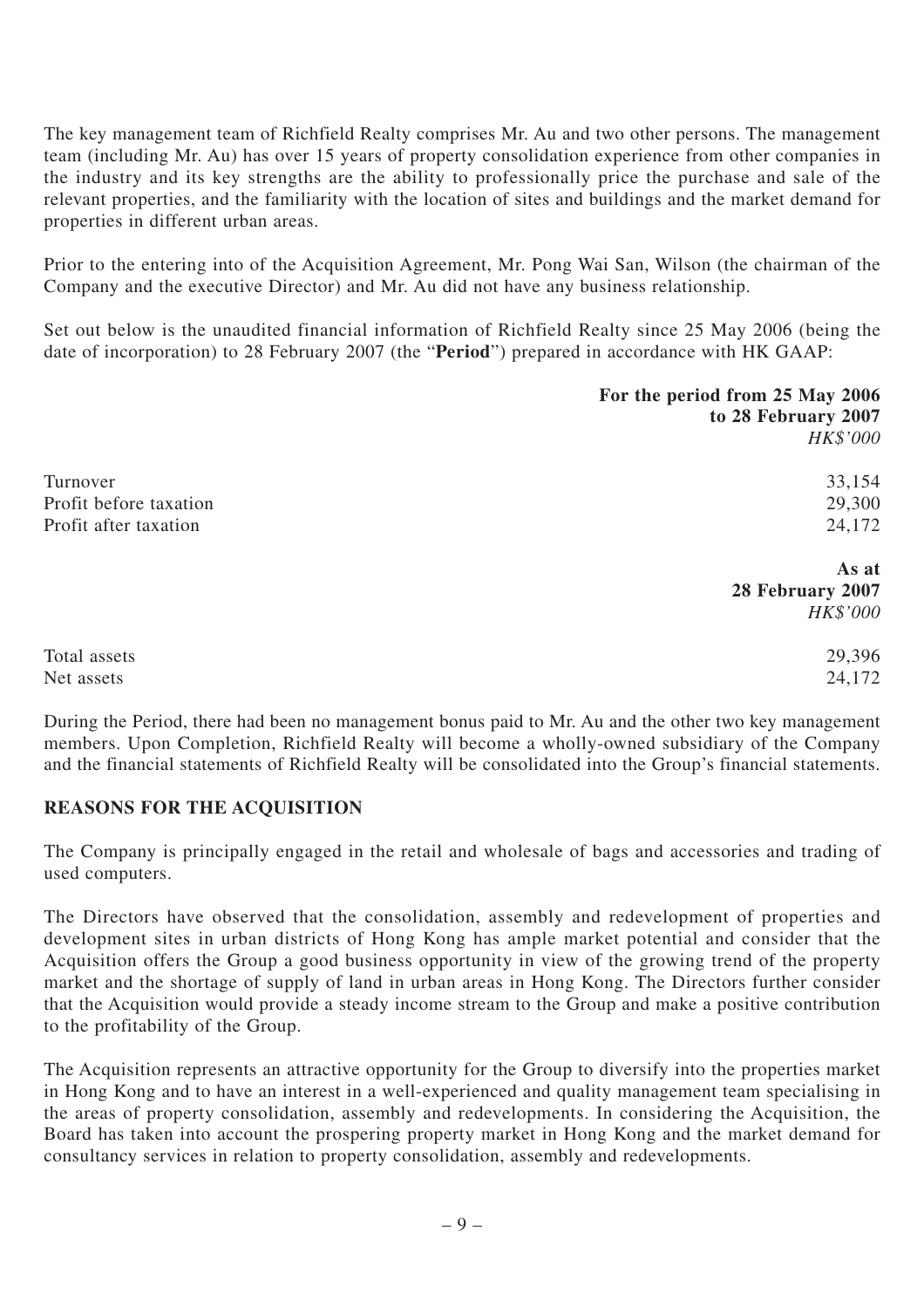In view of the above, the Board considers that the entering into of the Acquisition Agreement is in the interest of the Company and the Shareholders as a whole and that the terms of the Acquisition Agreement are fair and reasonable.

While the Group will continue its existing businesses, pursuant to a management review of the business environment and the competitive landscape for the Group's existing businesses, taking into account the recurring losses suffered in such divisions, the Board intends to restrain from making further material investments in the existing businesses. As stated in the composite offer document jointly issued by the Company and Virtue Partner Group Limited dated 2 March 2007, the Board would consider new investment opportunities in other business sectors.

#### **SHAREHOLDING STRUCTURE**

Set out below is a table showing the shareholding structure of the Company as at the date of this announcement, after completion of the Acquisition and assuming that the Convertible Bonds are fully converted at the Initial Conversion Price.

|                                       | As at the date of<br>this announcement<br>Approximate |       | <b>Upon Completion and</b><br>assuming full conversion<br>of the Convertible Bonds<br>Approximate |       |
|---------------------------------------|-------------------------------------------------------|-------|---------------------------------------------------------------------------------------------------|-------|
|                                       | <i>Shares</i>                                         | $\%$  | <i>Shares</i>                                                                                     | $\%$  |
| Mr. Pong Wai San, Wilson (a Director) | 306,000,000                                           | 17.0  | 306,000,000                                                                                       | 11.9  |
| Virtue Partner Group Limited (Note)   | 1,036,794,000                                         | 57.6  | 1,036,794,000                                                                                     | 40.5  |
| The Vendor                            |                                                       | 0.0   | 760,000,000                                                                                       | 29.7  |
| Public shareholders                   | 457,206,000                                           | 25.4  | 457,206,000                                                                                       | 17.9  |
| Total                                 | 1,800,000,000                                         | 100.0 | 2,560,000,000                                                                                     | 100.0 |

*Note:* Virtue Partner Group Limited is beneficially and wholly-owned by Mr. Pong Wai San, Wilson.

Save for the Service Agreement, the Vendor does not have any current intention nor does the Acquisition Agreement confer any right to the Vendor to nominate Mr. Au or any representative to the Board or participate in the management of the Company as a result of the Acquisition.

#### **The Stock Exchange has stated that if, at the date of conversion of the Convertible Bonds, less than 25% of the Shares are held by the public or if the Stock Exchange believes that:**

- **a false market exists or may exist in the trading in the Shares; or**
- **there are too few Shares in public hands to maintain an orderly market,**

#### **then it will consider exercising its discretion to suspend trading in the Shares until a sufficient public float is attained.**

With the conditions of conversion of the Convertible Bonds, which have been disclosed under the heading "Convertible Bonds" above, the Company does not anticipate there will be an insufficient public float of the Shares as a result of the Acquisition.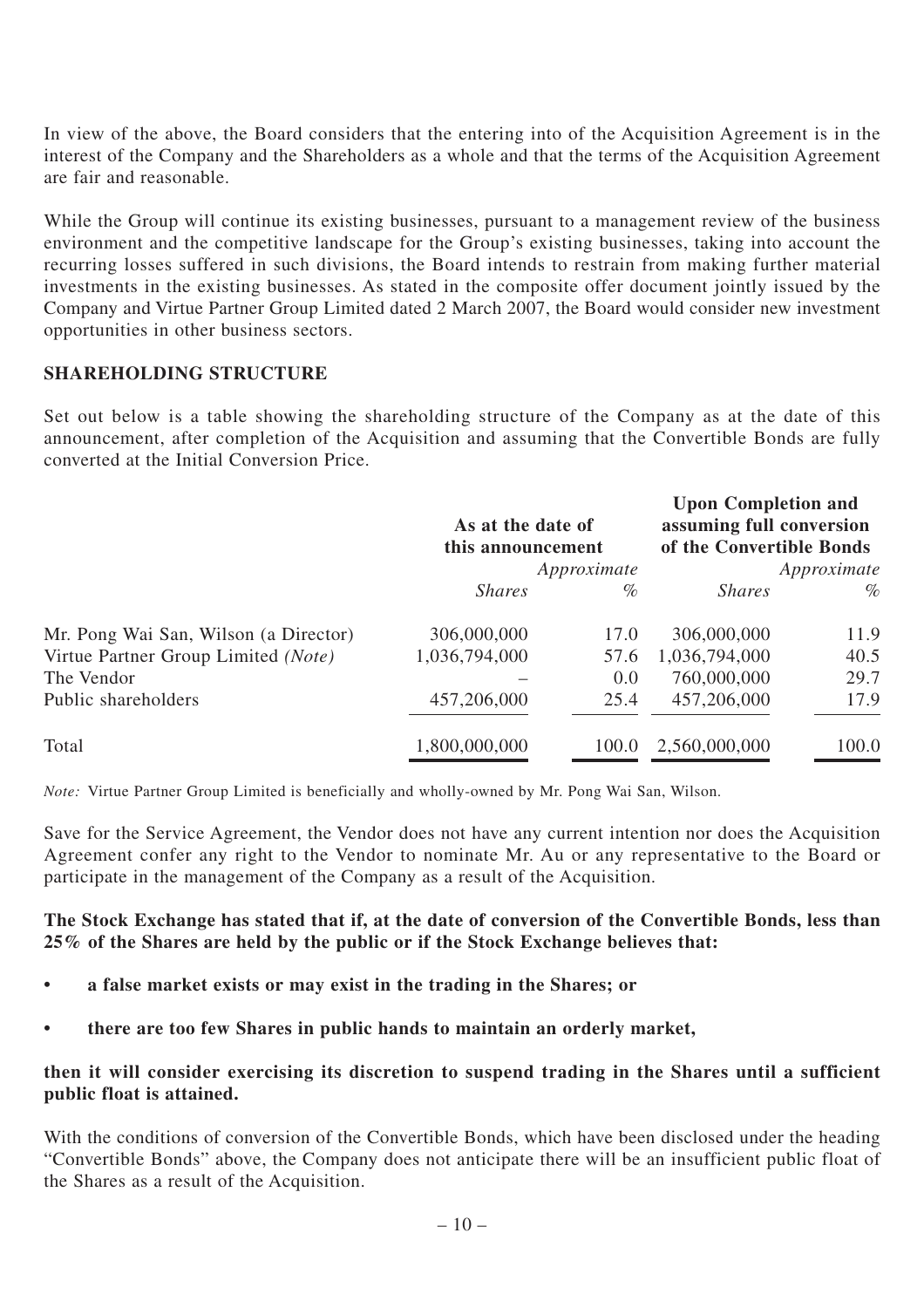# **GEM LISTING RULES IMPLICATIONS**

The Acquisition constitutes a major transaction for the Company under the GEM Listing Rules which requires the approval by the Shareholders at a general meeting or if accepted by the Stock Exchange, the approval by a Shareholder or a closely allied group of Shareholders who together hold more than 50% in nominal value of the Shares. Since there is no Shareholder required to abstain from voting and a written shareholders' approval has been obtained from Mr. Pong Wai San, Wilson and Virtue Partner Group Limited, who together hold 1,342,794,000 Shares (representing approximately 74.6% of the issued share capital of the Company), the Company has applied to the Stock Exchange to accept such written approval in lieu of holding the EGM for the approval of the Acquisition. Under the note to Rule  $19.67(4)(a)(i)$  and Rule 19.86 of the GEM Listing Rules, where the accountants' report on the Richfield Group contains a qualified opinion, a written shareholders' approval will not be accepted. The reporting accountants are currently preparing the accountants' report on the Richfield Group, and whether the opinion is qualified may not be ascertained at the current stage. In the event that the relevant accountants' report is qualified, the Company will convene the EGM for the Shareholders to consider the Acquisition. If the EGM is convened, the Vendor and its associates shall abstain from voting on the resolution regarding the Acquisition in respect of any Shares they may hold at the time.

Pursuant to note 3 to Rule 20.13(1)(b)(i) of the GEM Listing Rules, as the conditions prescribed thereunder are met, the Acquisition Agreement does not constitute a connected transaction under the GEM Listing Rules.

## **GENERAL**

A circular containing, among other things, further details of the Acquisition Agreement, financial information relating to the Group and the Richfield Group, the notice of the EGM and other information as required under the GEM Listing Rules, will be despatched to the Shareholders as soon as practicable.

## **SUSPENSION AND RESUMPTION OF TRADING**

Trading in the Shares on the Stock Exchange was suspended at the request of the Company with effect from 9:30 a.m. on Tuesday, 10 April 2007 pending release of this announcement. Application has been made by the Company for resumption of trading in the Shares from 9:30 a.m. on Thursday, 19 April 2007.

## **DEFINITIONS**

| "Acquisition"           | the acquisition of the Sale Share by the Purchaser pursuant to the<br><b>Acquisition Agreement</b>                                                                                                                                                                 |
|-------------------------|--------------------------------------------------------------------------------------------------------------------------------------------------------------------------------------------------------------------------------------------------------------------|
| "Acquisition Agreement" | the acquisition agreement dated 10 April 2007 entered into among<br>the Vendor, the Purchaser and the Guarantor in relation to the<br>Acquisition                                                                                                                  |
| "Actual Profit"         | the actual audited net profit before payment of the bonus payable<br>to the management of Richfield Realty (if any) and after tax and<br>any extraordinary or exceptional items of Richfield Realty for the<br>12-month period commencing from the Completion Date |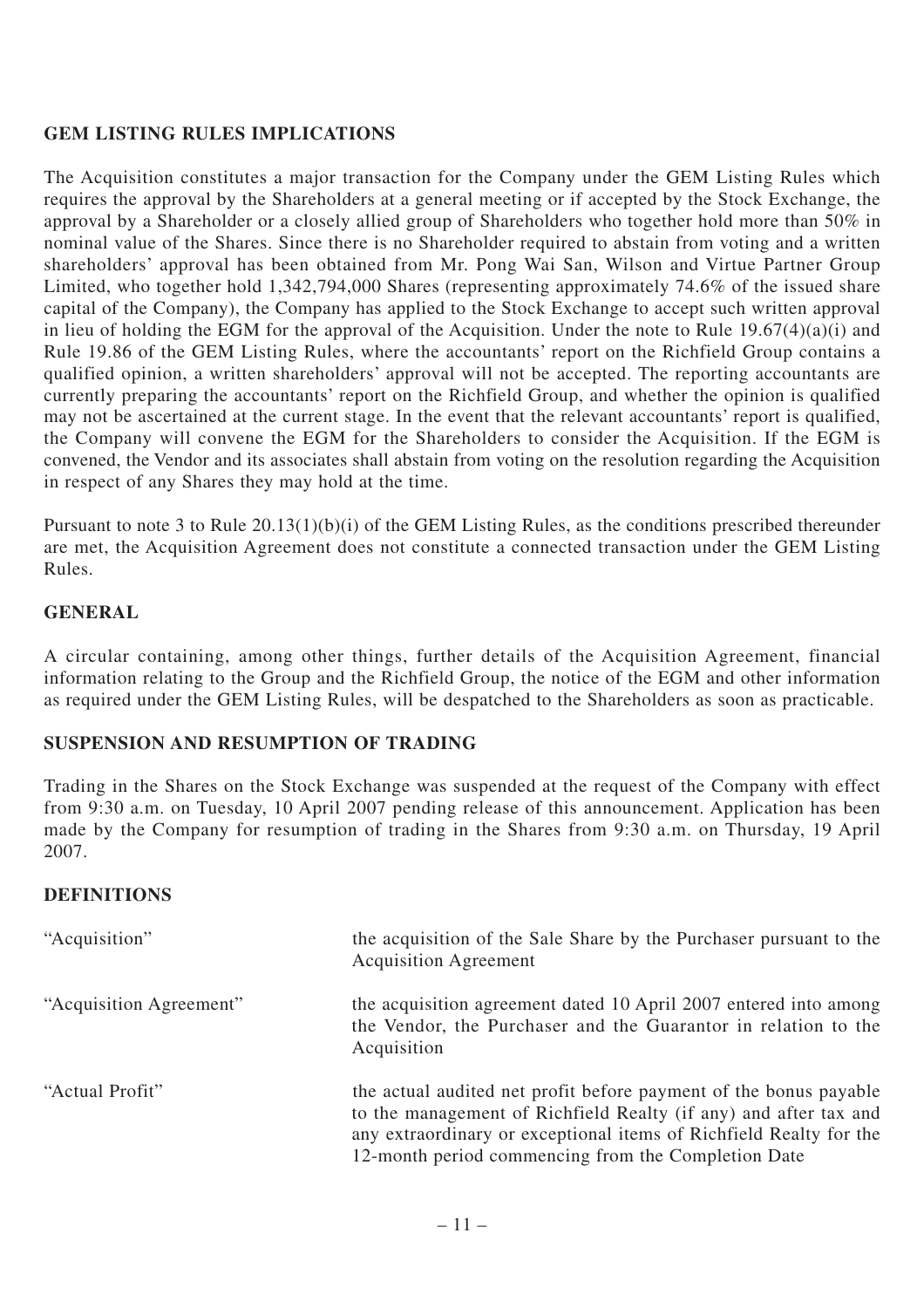| "associates"             | has the meaning ascribed to it under the GEM Listing Rules                                                                                                                                                                                                                                                                                                                                                                                                                                                                                                                               |
|--------------------------|------------------------------------------------------------------------------------------------------------------------------------------------------------------------------------------------------------------------------------------------------------------------------------------------------------------------------------------------------------------------------------------------------------------------------------------------------------------------------------------------------------------------------------------------------------------------------------------|
| "Base Profit"            | HK\$150,000,000, being the audited net profit before payment of<br>the bonus payable to the management of Richfield Realty (if any)<br>(which the parties to the Acquisition Agreement consider to be<br>representing a share of the net profit of Richfield Realty by its<br>management instead of an operating expense item) and after tax<br>and any extraordinary or exceptional items of Richfield Realty for<br>the 12-month period commencing from the Completion Date<br>benchmarked for the purposes of the adjustment mechanism for<br>the Consideration (as described herein) |
| "Board"                  | the board of Directors                                                                                                                                                                                                                                                                                                                                                                                                                                                                                                                                                                   |
| "Bondholder(s)"          | holder(s) of the Convertible Bonds from time to time                                                                                                                                                                                                                                                                                                                                                                                                                                                                                                                                     |
| "Company"                | Maxitech International Holdings Limited, a company incorporated<br>in the Cayman Islands with limited liability, the issued Shares of<br>which are listed on the Growth Enterprise Market of the Stock<br>Exchange                                                                                                                                                                                                                                                                                                                                                                       |
| "Completion"             | completion of the Acquisition in accordance with the Acquisition<br>Agreement                                                                                                                                                                                                                                                                                                                                                                                                                                                                                                            |
| "Completion Date"        | the third business day immediately after all the conditions precedent<br>contained in the Acquisition Agreement having been duly fulfilled<br>or waived (as the case may be)                                                                                                                                                                                                                                                                                                                                                                                                             |
| "connected persons"      | has the meaning ascribed to it under the GEM Listing Rules                                                                                                                                                                                                                                                                                                                                                                                                                                                                                                                               |
| "Consideration"          | the total consideration for the Acquisition, being HK\$597,000,000,<br>which shall be satisfied by the Convertible Bonds, the Promissory<br>Note and cash pursuant to the terms of the Acquisition Agreement                                                                                                                                                                                                                                                                                                                                                                             |
| Conversion Share(s)      | up to $760,000,000$ Share(s) to be issued upon full conversion of<br>the Convertible Bonds at the Initial Conversion Price                                                                                                                                                                                                                                                                                                                                                                                                                                                               |
| <b>Convertible Bonds</b> | the convertible bonds in the aggregate principal amount of<br>$HK$456,000,000$ to be issued to the Vendor (or its nominee(s)) to<br>satisfy part of the Consideration                                                                                                                                                                                                                                                                                                                                                                                                                    |
| "Director(s)"            | the director(s) of the Company                                                                                                                                                                                                                                                                                                                                                                                                                                                                                                                                                           |
| "EGM"                    | (if necessary) the extraordinary general meeting of the Company<br>to be convened and held for the Shareholders to consider and, if<br>thought fit, approve the Acquisition Agreement and the transactions<br>contemplated thereunder                                                                                                                                                                                                                                                                                                                                                    |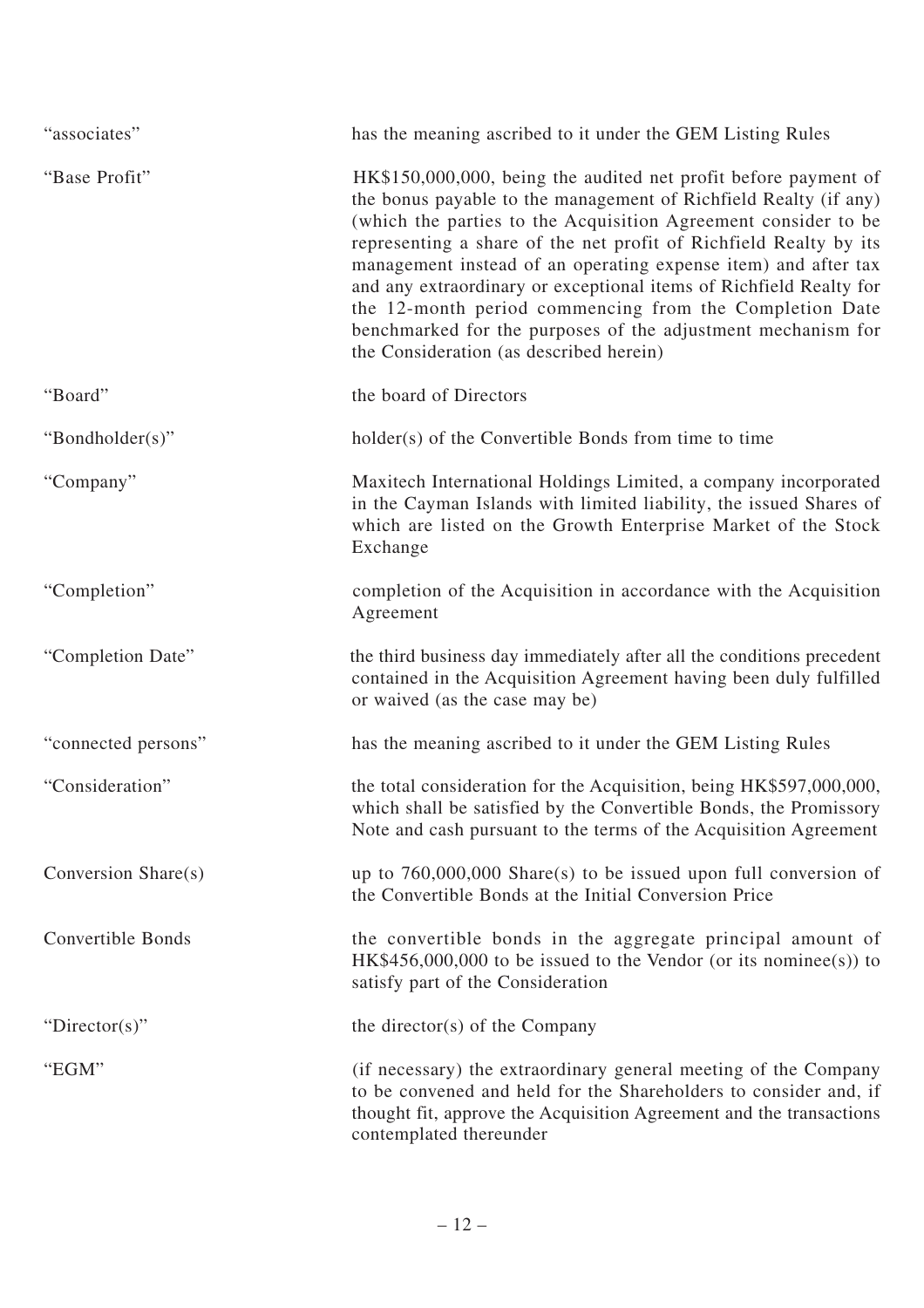| "GEM Listing Rules"        | the Rules Governing the Listing of Securities on the Growth<br>Enterprise Market of the Stock Exchange                                                                                    |
|----------------------------|-------------------------------------------------------------------------------------------------------------------------------------------------------------------------------------------|
| "Group"                    | the Company and its subsidiaries                                                                                                                                                          |
| "HK GAAP"                  | generally accepted accounting principles of Hong Kong                                                                                                                                     |
| "Hong Kong" or "HK"        | the Hong Kong Special Administrative Region of the PRC                                                                                                                                    |
| "Initial Conversion Price" | HK\$0.60 per Conversion Share, subject to usual anti-dilution<br>adjustments, being the initial price at which the Convertible Bonds<br>may be converted into the Conversion Shares       |
| "Maturity Date"            | being a date falling on the 5th anniversary of the issue of the<br>Convertible Bonds                                                                                                      |
| "Mr. Au" or "Guarantor"    | Mr. Au Wing Wah, being the holder of the entire issued share<br>capital of the Vendor and the guarantor under the Acquisition<br>Agreement guaranteeing the due performance of the Vendor |
| "PRC"                      | People's Republic of China                                                                                                                                                                |
| "Promissory Note"          | a promissory note in the principal amount of HK\$120,000,000 to<br>be issued by the Company to the Vendor to satisfy part of the<br>Consideration                                         |
| "Purchaser"                | Vastwood Ltd., a company incorporated in the British Virgin Islands<br>and a wholly-owned subsidiary of the Company                                                                       |
| "Richfield Group"          | Richfield Realty and its subsidiaries (if any) from time to time                                                                                                                          |
| "Richfield Realty"         | Richfield Realty Limited, a company incorporated in Hong Kong<br>with limited liability and a wholly-owned subsidiary of the Vendor                                                       |
| "Sale Share"               | one share of Richfield Realty of par value of HK\$1.00 held by the<br>Vendor (representing the entire issued share capital of Richfield<br>Realty)                                        |
| "Service Agreement"        | the service agreement to be entered into between Richfield Realty<br>and Mr. Au to retain Mr. Au's service to Richfield Realty                                                            |
| "Share $(s)$ "             | share(s) of $HK$0.01$ each in the share capital of the Company                                                                                                                            |
| "Shareholder(s)"           | holder(s) of the Shares                                                                                                                                                                   |
| "Stock Exchange"           | The Stock Exchange of Hong Kong Limited                                                                                                                                                   |